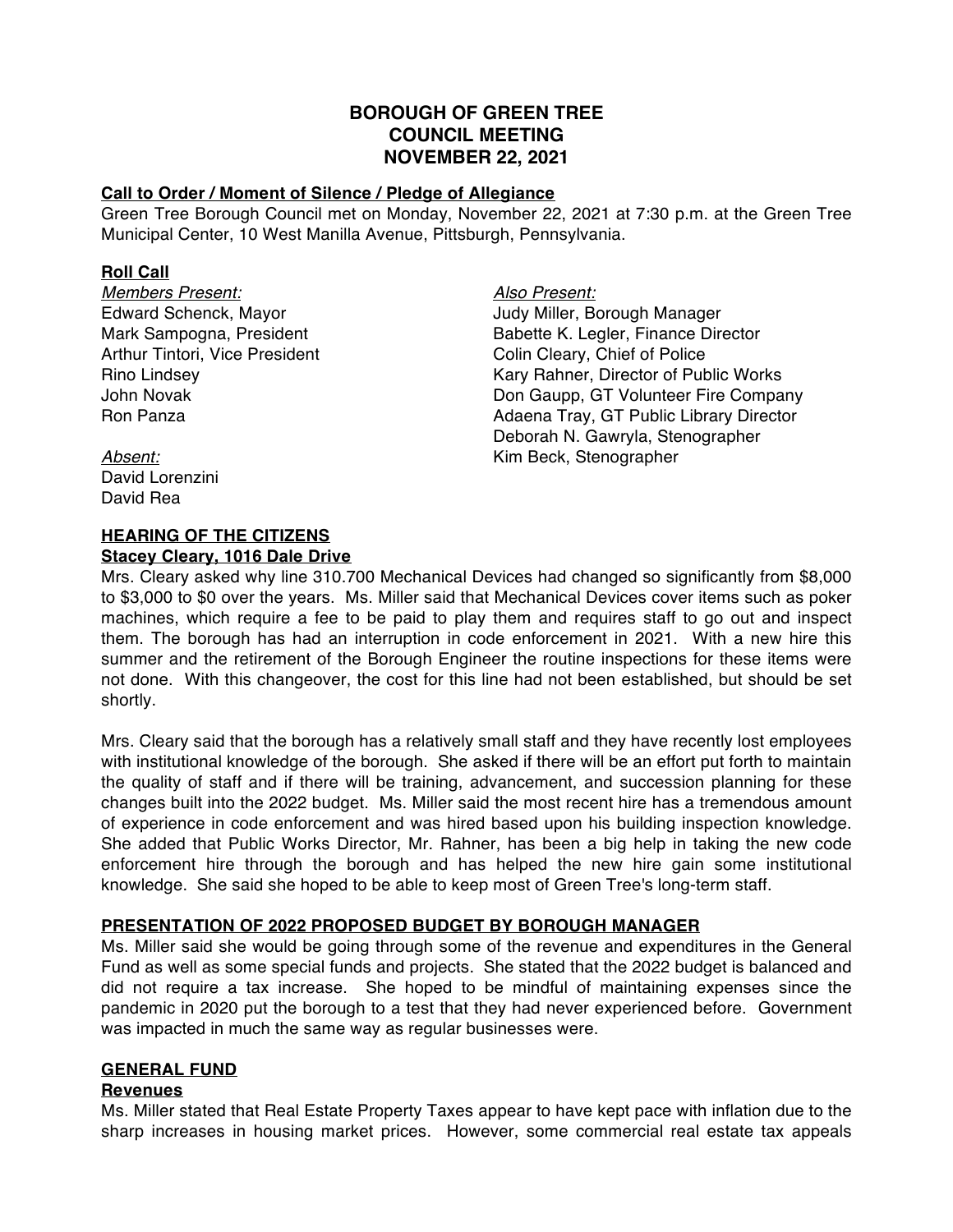have been successful and several large properties obtained substantial real estate tax reductions. Real estate property tax revenues increased in 2020 due to the increase in the real estate tax, but it has been flat in 2021 and will likely continue in 2022.

Business Privilege Tax (BPT) is the most concerning of the three major taxes that generate revenue for the borough. BPT brings in about 25% of the borough's revenues. In 2012, BPT generated \$1.7 million, but in the last three years the borough has only generated a little over \$1 million in BPT. She mentioned some of the businesses that had left the borough creating some of the reduction. BPT will continue to be a challenge for the borough and it is not something that the borough can control. Work will have to be done to attract new businesses to the borough and keep existing businesses.

Ms. Miller reported that Earned Income Tax (EIT) has been relatively stable, but she would like to see those numbers increase. She felt that the pandemic in 2020 had an impact on the amount of EIT collected. The Act 32 collection system has been successful since its implementation by raising the number of people paying this tax.

Ms. Miller said the borough received \$100,000 in 2020 from the CARES Act and additional funds from the American Rescue Plan. The maximum that Green Tree can receive, based upon population, is \$505,000. The borough received the first installment in 2021 and should receive the additional funds in 2022. These federal dollars come with some spending restrictions.

Some of the other sources of borough revenue include Cable Franchise Fees, which help the borough and do not come directly from the residents or businesses. Discussion continued regarding the reserve fund.

# **Expenditures**

Ms. Miller said that General Fund revenues fund items in both the General Fund and the Capital Fund. If some items do not have current-year funding, they may have funding carried over from previous years. Borough staff has done an excellent job in maintaining expenditures during the pandemic.

One of the larger increases in 2022 is for Road Paving. No road paving was done in 2020. Paving was budgeted in 2021, but was not done due to some major work that needed to be done by the gas company on one of the streets scheduled for paving. By the time the gas company roadwork was completed it was too late and cold to begin repaving in 2021, so that project will be completed in the spring of 2022. Another \$500,000 has been budgeted for road paving in 2022.

Mr. Sampogna said the Borough Engineer's letter regarding paving estimated the need for \$395,000 worth of roadwork versus the proposed \$500,000. He suggested that the borough might consider utilizing Roadbotics to evaluate the streets that might need to be repaved if there is extra funding in the paving budget. Mr. Novak suggested that the extra \$100,000 might be used for road maintenance such as sealing and patching. Ms. Miller said that if Council is agreeable to the budgeted \$500,000 for road paving, the borough could revisit the actual street list to make sure that the list matches with the roads that need to be repaved. Mr. Sampogna said that paving evaluation is typically done in the spring, after the winter months have taken their toll on borough roads. Ms. Miller said she would like to begin the repaving program earlier than in past years. The new Code Enforcement Officer has been in contact with the gas company to get a list of roads they will be working on in the borough in 2022. Once the borough has this information, it can better plan its paving program.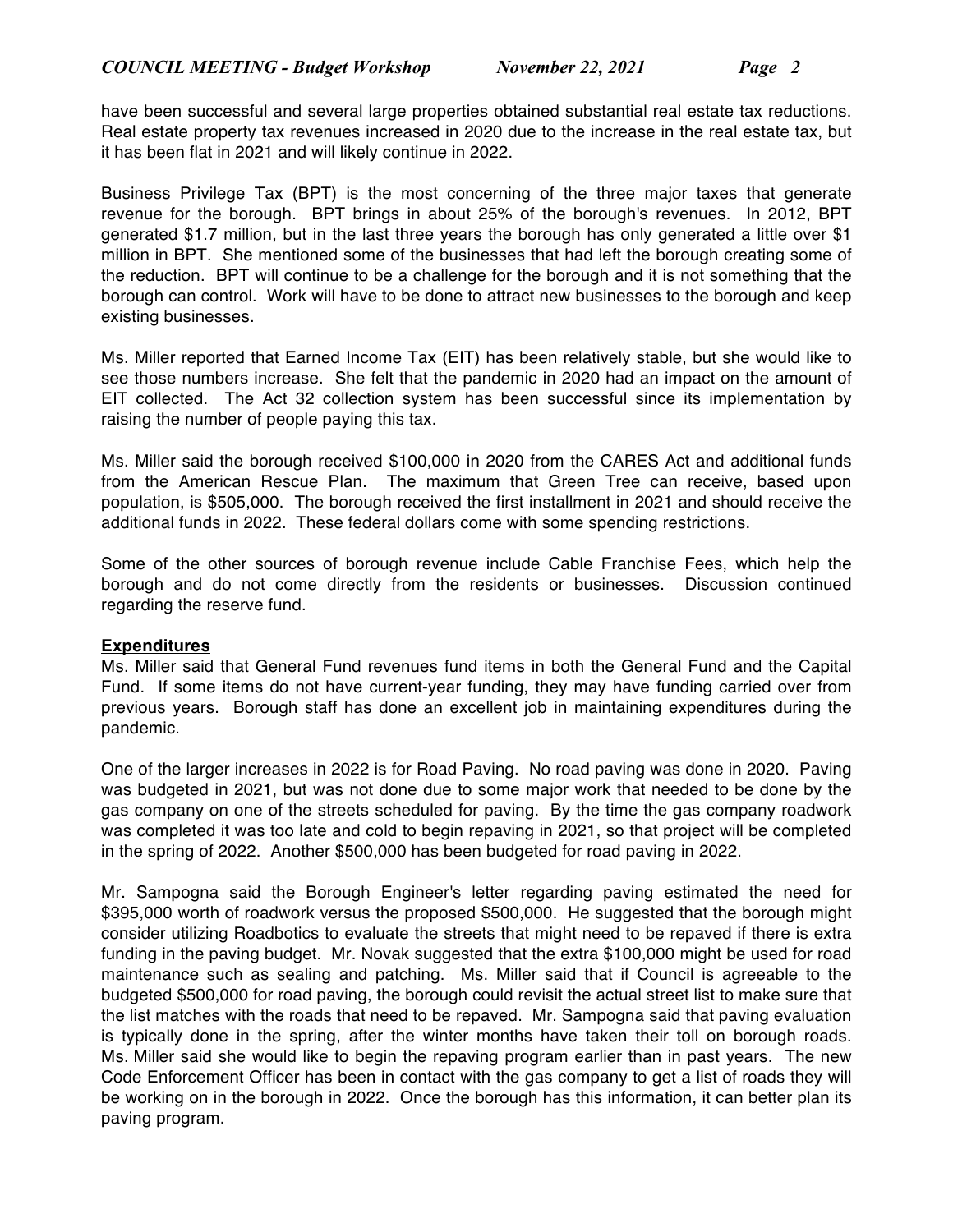Mr. Lindsey asked if the line item for Road Repairs that is currently listed under the Public Works budget could be moved from Public Works to a Capital Budget item. He said that including Road Repairs in the Public Works budget makes their look much larger than it actually is and it is not accurately reported. Discussion continued whether to make it a Capital Project budget or place it elsewhere in the budget.

### **SPECIAL FUNDS**

#### **Sewer Fund**

Ms. Miller the Sewer Fund revenues are exclusively from sewer fees and they are used for nothing else but paying for sewer work, including creating new sewers, repairing existing sewers, and any other sewer work that is required for sound sewer infrastructure.

Ms. Miller said that ALCOSAN has informed the borough that their rates will increase by 7% for the next five years. Sanitary sewer rates will be adjusted as needed to cover the increases.

### **Capital Projects Fund**

Ms. Miller said left most of the same items in the Capital Fund. She would like to discuss with Council what projects should be added to the Capital Fund. Projects for the Capital Fund should include projects with a high price tag and have a useful life of several years or more. She asked if Council would like her to move the purchase of police vehicles back to the operating budget to give a better comparative picture to last year's budget.

Mr. Lindsey said that any purchase of a Public Works vehicle should also be moved. Mr. Sampogna said that each year the borough purchases at least one police vehicle and that is considered to be a recurring operating cost and should be in that department's operating budget in the General Fund. However, Public Works vehicles are often used for ten to 15 years and when a new Public Works vehicle is purchased it is a special purchase, with a higher price tag, and a longer use life. Mr. Lindsey said the Fire Company has an Apparatus Fund for the purchase of its vehicles. Mr. Sampogna said that the police vehicle purchases should be moved back into the General Fund. Mr. Lindsey said he would like the Capital Projects expenditures to be shown individually in the pie chart in the budget to make the larger project expenses clearer overall. Discussion continued regarding where the purchase of police, fire, and public works vehicles should be placed in the budget.

Ms. Miller said that funding for all capital projects comes from the General Fund revenues. She said the borough has resubmitted a grant application for Greentree Road work to the Pennsylvania Multimodal Program. If approved, the grant funds 70% of the expense with the borough paying 30% of the total, similar to the recent multimodal project that was recently completed.

Ms. Miller said that the borough should not overlook the value of its many volunteers that provide assistance with various departments and projects. She asked that department heads who were present to provide some additional details about the operations of their departments.

### **Green Tree Police Department - Chief Colin Cleary**

Chief Cleary said that the Green Tree Police Department currently has ten full-time officers and one part-time administrative assistant. There are always at least two officers on patrol 24/7/365. The department has a great physical plant and workstations. The department has transitioned out of Windows 7 usage and the computers meet the required security requirements. Chief Cleary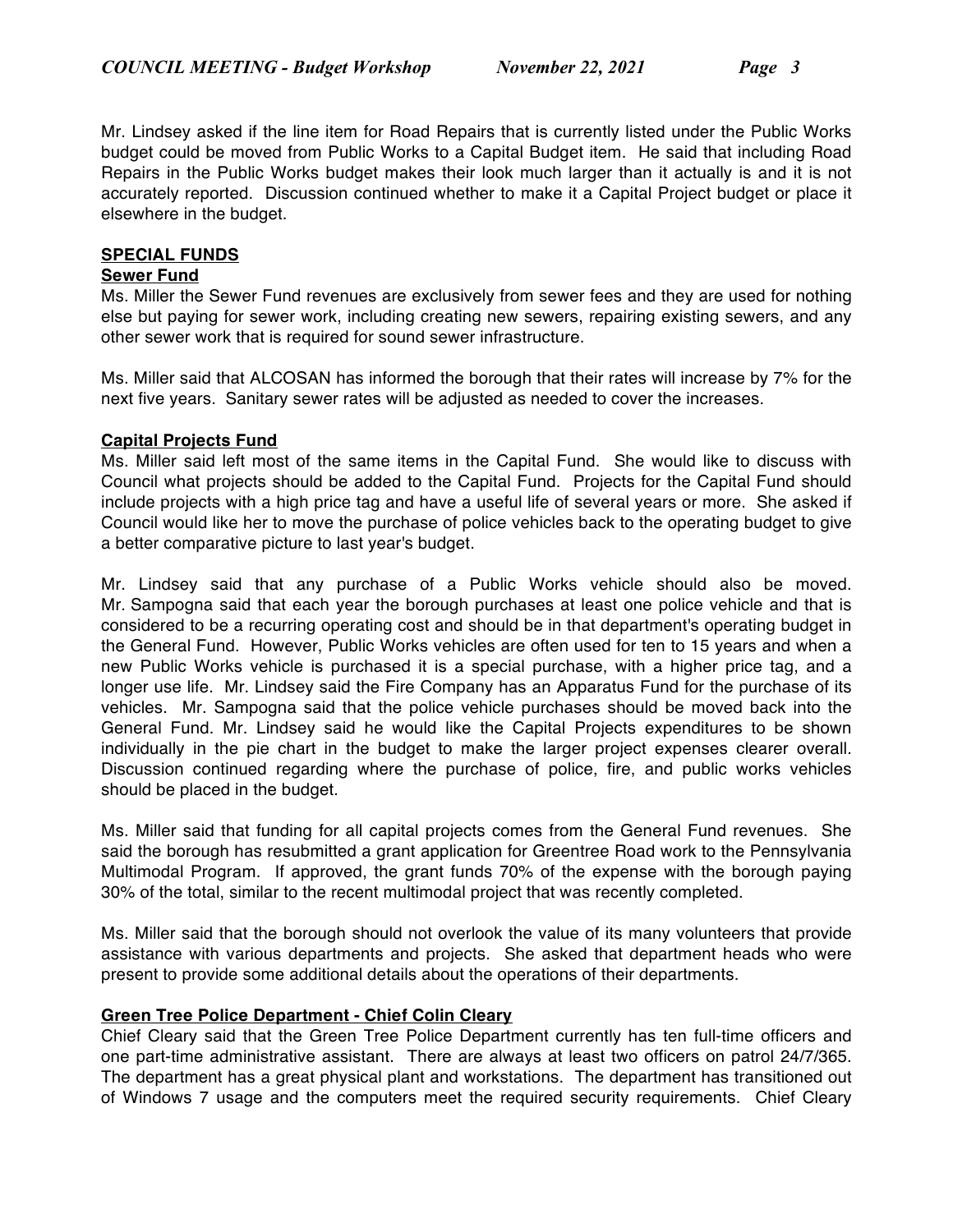outlined some of the various equipment upgrades in the department since he became Chief in 2015.

Chief Cleary said he has been reaching out for grant funding and has used some the American Rescue funds to upgrade the radios and other equipment. He said that this past year was the first year since his arrival that the department has had a full complement of officers, so overtime was almost cut in half leaving the department almost \$30,000 below the overtime mark in 2020. He added that the entire department only used 12 sick days in the past year, except for one officer who had a breakthrough case of COVID and needed to quarantine. Chief Cleary said he has sometimes filled in a shift in a pinch to save on overtime and he has been trying to keep the costs down when he can.

Two police vehicles need to be replaced. One new vehicle has arrived and is in the process of having the required equipment installed. Council has given permission to order a second vehicle because of the lead-time needed in receiving new police vehicles. That vehicle is scheduled to be manufactured in February 2022. Currently there are two police vehicles with over 90,000 miles on them and another one with 86,000 miles that will need to be replaced next year.

Chief Cleary said he had requested an increase in training funds. Instituting some mandatory training during officers' shifts has saved some money. It takes a little bit longer and can be harder to concentrate, but overall it has worked out well. He continued to detail a number of training courses the officers will be undertaking.

### **Don Gaupp, Green Tree Volunteer Fire Company**

Mr. Gaupp said that the a fire truck had been offline for a while because it needed a 30-year old piece, but it was recently repaired and put back online. The GTVFC had its share of difficulties during the pandemic. They received some PPE from the County and State, which helped. Two new members from the City of Pittsburgh have also joined the department. The fire company's calls were down last year with approximately 90 calls.

Mr. Gaupp reported that the GTVFC received six new bulletproof vests and helmets and they ended up being used about two weeks after they were received. The department submitted a grant to FEMA last year, but did not receive approval. They will be submitting another grant application in 2022 in the hopes of replacing the company's self-contained breathing apparatus equipment (SCBA) that is over 15 years old and is outdated and worn.

The GTVFC has been taking part in training classes despite the pandemic. Mr. Lindsey asked when the department had gotten a grant for the last SCBA package. Mr. Gaupp replied that the department had gotten a grant in 2005. Discussion continued regarding the details of what the grant had included and what current supplies were needed for the GTVFC.

# **Public Works Department - Kary Rahner**

Mr. Rahner said 2021 was a difficult year for everyone and Public Works was no exception. The parks and public facilities reopened and each Public Works employee was assigned an area to keep clean and sanitized. After being unable to hire anyone for seasonal summer help after repeatedly advertising, the full-time employees were tasked with cutting grass throughout the borough. Mr. Rahner hoped that there would be applicants for seasonal help in 2022 so the fulltime employees would be able to work on other maintenance projects.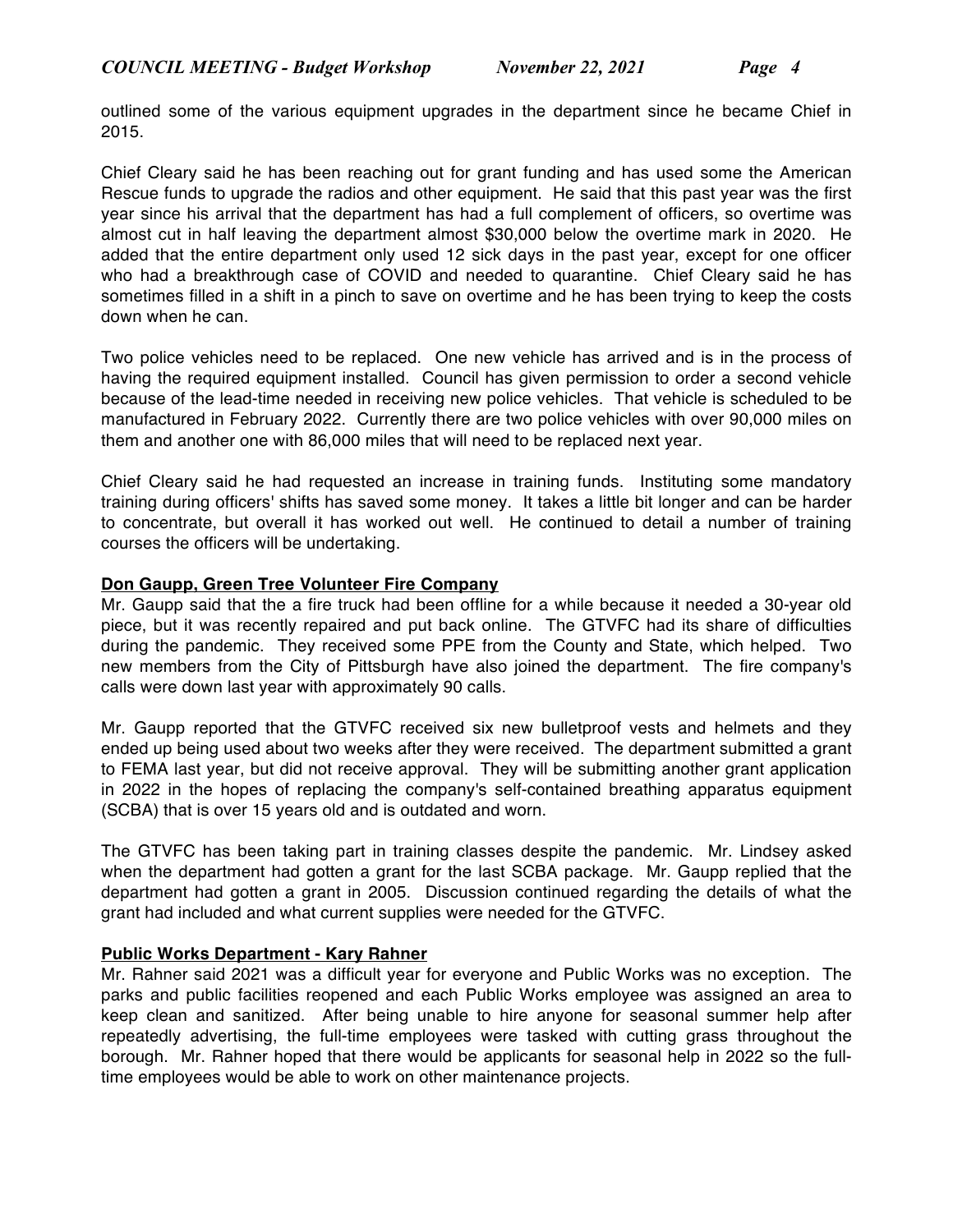Mr. Rahner reported that the Public Works equipment fleet is healthy due to the ongoing off-season maintenance provided by the employees. Most Public Works vehicles are used for 20 or more years before replacement with the oldest vehicle in the fleet being an F-550 dump truck with 65,000 miles. He is recommending replacement of this vehicle in 2023. Public Works handles much of the pool maintenance and Mr. Rahner felt that the current pool facility could be successfully maintained until a major renovation project is approved.

In 2022 Public Works hopes to complete the exterior vestibule on the firehouse social room. Additionally, Green Tree Park soccer field fencing will be done in 2022 although there has been a 40% increase in fencing materials since March. Public Works hopes to do parking lot sealing and striping in the upper and lower Green Tree Park parking lots, the Municipal Center library lot and rear lot, and the pool parking lot including the Public Works parking lot. This will probably be the last time these lots can be maintained with sealing and will require complete milling and repaving in the future.

Also in 2022, Public Works hopes to rebuild a retaining wall in Wilson Park. This would be done in the off-season because of where the blocks would need to be staged during rebuilding. Mr. Sampogna asked when the retaining wall would be rebuilt. Mr. Rahner replied that it would be done either this coming winter or early spring before there are any activities on the field.

Mayor Schenck asked who would be doing the work for the proposed band shell in Green Tree Park. Ms. Miller replied that the work for this project would have to be contracted out.

Mr. Lindsey asked about the item in the budget for the Rook steps. Ms. Miller said that it has not yet been decided whether the steps would be repaired or removed, but it has been budgeted for either possibility.

### **Green Tree Public Library - Adaena Tray**

Ms. Tray said that the Green Tree Public Library was hit hard by the pandemic. The library's reopening provided a chance to reevaluate and diversify services. It has been a positive experience in reaching different people. The library has been focusing on online services by offering patrons library bundles, such as movies, children's books, etc. The library provided curbside, touchless pick up services as well as Experience Kits provided by the Regional Asset District.

Ms. Tray said that the library has not been able to provide as many programs as before the pandemic, but has been offering virtual programming via Zoom or Facebook for all ages. There have been some drop-in programs as well as some in-person programs. Ms. Tray said the library hoped to offer surveys in the new year to see what kinds of services patrons might like to see.

Ms. Tray said in 2022 the library would be providing outreach into the schools and restarting storytimes. The library will be erecting an exhibit about Green Tree history next year in partnership with the Heinz History Center thanks to a grant from the Heinz History Center.

Before the pandemic the library had been open 47 hours per week. The library is currently open 35 hours per week. The Library Board would like to start conversations about sustainable funding for the library and possible future capital improvements. Ms. Tray said the library recently transferred its budget accounts to a different system.